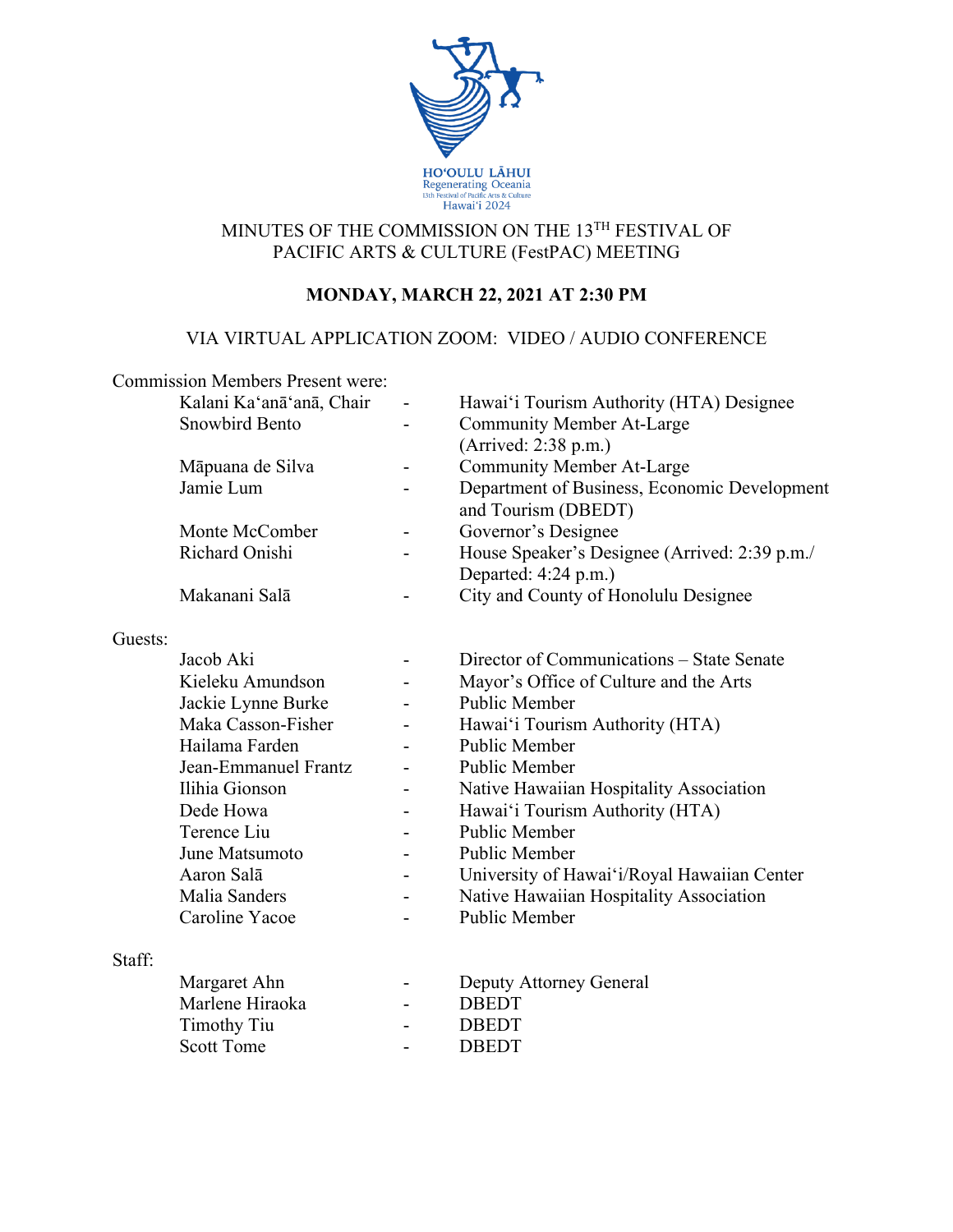Minutes of the Commission on the  $13<sup>th</sup>$  Festival of Pacific Arts & Culture Monday, March 22, 2021 at 2:30pm via ZOOM Page 2 of 10 Apologies: Jarrett Keohokālole - Senate President's Designee

Hinaleimoana Wong-Kalu - Office of Hawaiian Affairs (OHA) Designee

### **CALL TO ORDER**

The meeting was called to order by Chair Ka'anā'anā at 2:34 p.m., who welcomed everyone present via ZOOM and Facebook Live.

Chair Ka'anā'anā called upon Mr. Monte McComber to do the *wehena* (opening).

Chair Ka'anā'anā officially extended his farewell and aloha to Mr. McComber who will be leaving the Commission as of April 1, 2021. Chair opened the floor to others to share their *manaʻo*.

Ms. de Silva expressed that, as she said during the last Commission meeting, she will miss Mr. McComber, however, looks forward to continuing to interact with him. She will continue to call upon him and engage with him so that he continues to be a part of the planning.

Ms. Salā also thanked Mr. McComber and expressed that she is excited that he will still be involved with the Festival.

Ms. Burke sent best of luck wishes to Mr. McComber and mentioned that she has been with him since joining the Commission meetings and expressed her *mahalo*.

Ms. Lum and Rep. Onishi also expressed their thanks and appreciation to Mr. McComber.

### **PUBLIC TESTIMONY ON AGENDA ITEMS**

Chair Ka'anā'anā invited members of the public to testify on the agenda items.

Ms. Burke asked a question about the Request for Proposal (RFP) and whether she would be able to submit again under another sponsorship title. Chair Ka'anā'anā explained that he was interested in determining how Commissioners intended to move forward regarding fundraising matters. He stated that today's meeting will be to consider the process of fundraising and not for any decision-making. Once the Commission determines the process, the submission process will be made public.

#### **APPROVAL OF MARCH 8, 2021 MEETING MINUTES**

The minutes were distributed and reviewed by Commissioners. A motion was made to adopt the minutes unamended by Mr. McComber and seconded by Ms. de Silva.

A roll call vote was requested with the following Commissioners approving the motion to approve the minutes: Chair Ka'anā'anā, Ms. de Silva, Ms. Bento, Rep. Onishi, Ms. Lum, Mr. McComber, Ms. Salā.

Motion was unanimously approved.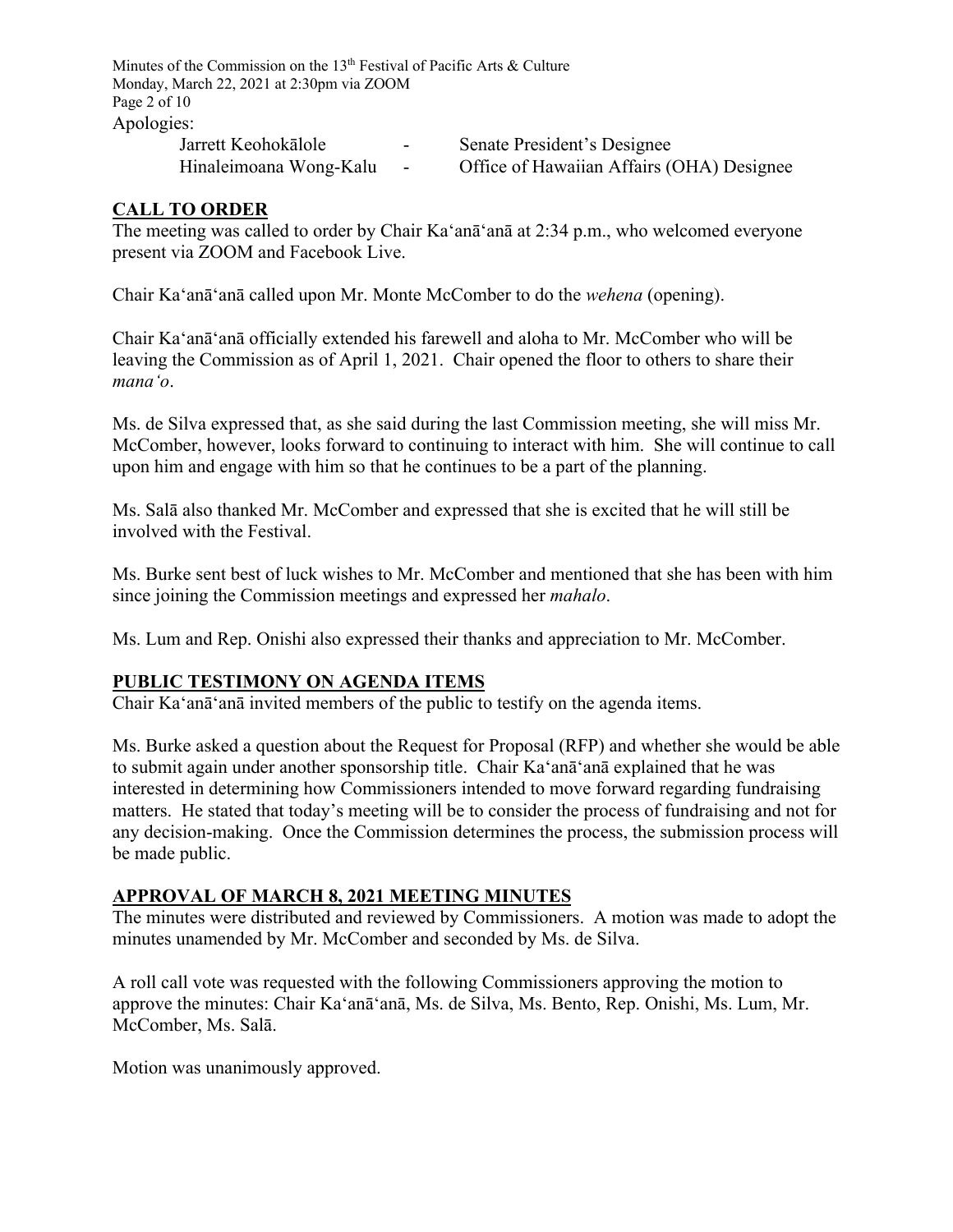Minutes of the Commission on the 13<sup>th</sup> Festival of Pacific Arts & Culture Monday, March 22, 2021 at 2:30pm via ZOOM Page 3 of 10

## **LEGISLATION**

Chair Ka'anā'anā provided an update on Senate Bill 696 which will be heard in the House of Representatives on Wednesday, March 24, 2021. He confirmed that the Commission submitted testimony in support of the measure. He believes that the Commission is transparent by having meetings accessible by Zoom and Facebook Live and allows public testimony at the beginning of the agenda and also at the closing of the meeting. The Commission will need to revisit these matters as 2024 approaches.

Ms. Ahn asked whether the testimony included the amendment that the Office of Information Practices (OIP) made previously, but was not adopted by the Senate Committee before crossing over to the House. Mr. Ka'anā'anā expressed that, at the moment, the Commission needs a bill to continue to proceed with early-stage planning and he did not include suggestions by OIP in his testimony.

Ms. Bento asked for clarification regarding meetings involving sub-committees. Chair Ka'anā'anā stated that the sub-committees can meet freely with members of the community; however, if a Commissioner is in attendance at a meeting, the discussion will be need be shared with Commissioners at Commission meetings.

### **RECAP FESTIVAL PLANNING EFFORTS TO DATE**

Chair Ka'anā'anā shared that he originally envisioned quarterly meetings be scheduled to update leadership (Commissioners' bosses) if needed. He received advice that it would not be necessary at this time. If any Commissioner is seeking a slide deck or other support in order to report back to their respective leaders, that can be arranged.

Mr. McComber commented that the last update was during November 2020 when the program, description and dates were presented although even at that time, it was noted as tentative. He thinks it is important to keep leadership informed and updated.

Ms. Lum stated, on DBEDT's behalf, that the Director is kept up to date regarding FestPAC so a slide deck would not be necessary. Chair Ka'anā'anā expressed that he has been doing the same with Mr. De Fries and HTA's leadership.

Ms. Salā indicated that she would appreciate receiving a write-up about FestPAC since she and the City Administration are new. The materials would be helpful in briefing the Mayor and his Cabinet.

Mr. Aki asked a question about whether a presentation should be made to Mayor Blangiardi and his Cabinet similar to what was done for former Mayor Caldwell. Chair Ka'anā'anā agreed with Mr. Aki's suggestion. Mr. Aki indicated that he would be willing to assist in developing a communication piece for Commissioners to use for this purpose.

### **WORKING SESSION TO FINALIZE AND UPDATE FESTIVAL PROGRAM MATRIX AND DESCRIPTIONS**

Chair Ka'anā'anā stated that he would like to complete this item on the agenda so that planning can move on.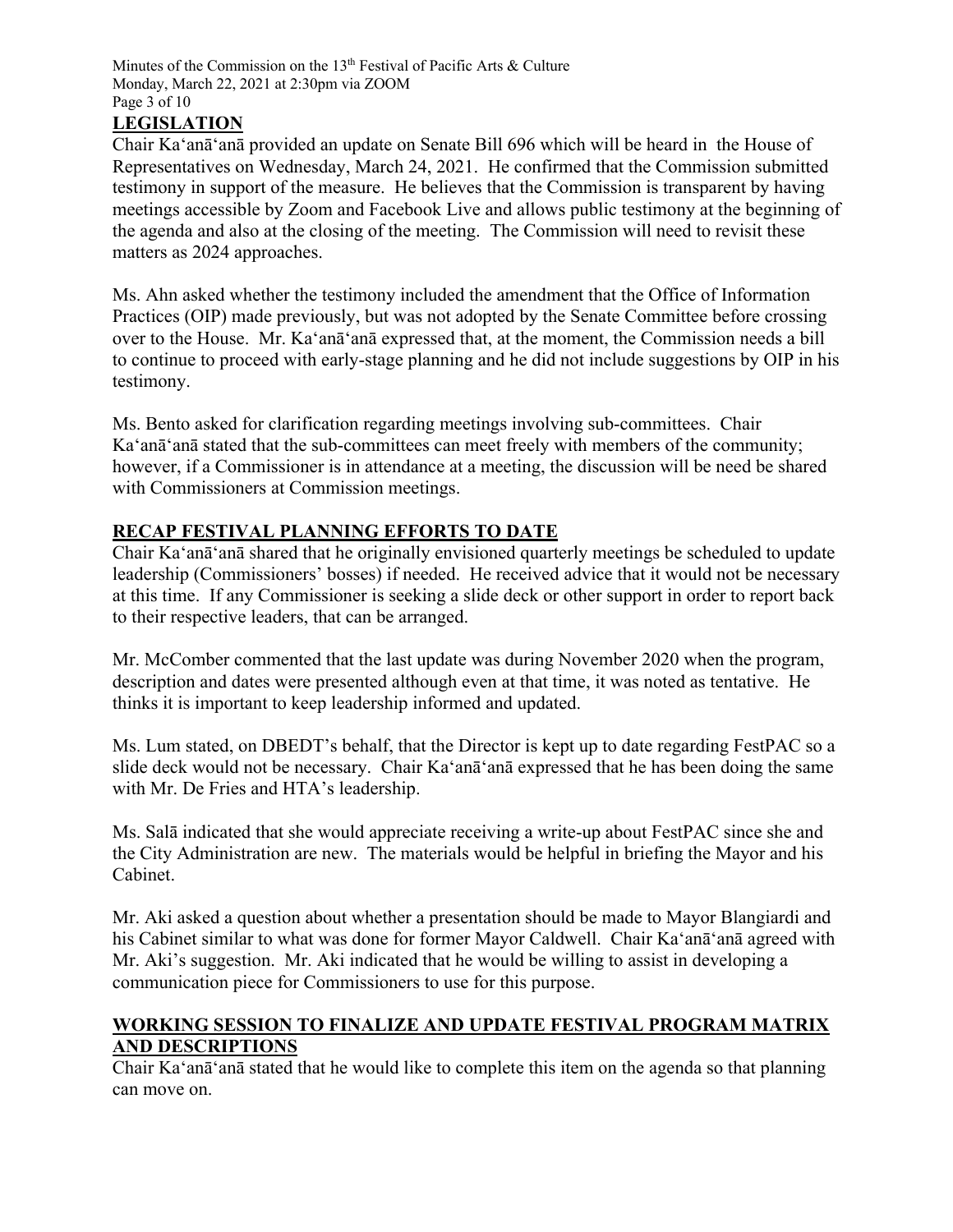Minutes of the Commission on the 13<sup>th</sup> Festival of Pacific Arts & Culture Monday, March 22, 2021 at 2:30pm via ZOOM Page 4 of 10

Chair Ka'anā'anā requested Mr. Gionson to share the program that has been developed to date. Chair reminded all that during the last meeting Commissioners decided to include *hulu* (featherwork) and *pūpū* (shell arts) to the matrix that Ms. Bento developed. Ms. Bento expressed that she read through the last meeting minutes and the venue sheets, but did not want to get into the semantics of the write-up. She did have some questions and suggested that the Commission begin by stating changes which she could update on her document as the meeting discussion continues.

Chair Ka'anā'anā suggested that the discussion begin at the top from Performing Arts, i.e. "big umbrella sections". The Commissioners discussed traditional versus contemporary performing arts. Ms. Bento reminded members that the original intent of the Festival was to focus on traditional forms of art; however, a decision needed to be made to determine whether there would be delineations between traditional and contemporary or, for example, offering both in all areas.

At this point of the discussion Chair Ka'anā'anā requested that Mr. McComber continue facilitating the discussion.

Ms. de Silva indicated that under Oral Traditions, Drama and Theater are contemporary. She is not sure if Jam Sessions should be included and that the Commission needed to decide what a Jam Session would look like. There would need to be a description of the session or kept as an "open mic."

Ms. Bento commented that she understood Ms. de Silva's feelings. Many contemporary groups like Sudden Rush, as an example, are only able to succeed because they started with *ʻŌlelo*. Hawaiian music, Jawaiian and reggae, etc. all have roots in *ʻŌlelo*. She would like contemporary to be tied with traditional presentations in some way.

Ms. de Silva expressed that she would love to include a stage performance but not an open mic session. She is fearful that these sessions will turn into parties where other issues such as alcohol, etc. will need to be dealt with. She believes that because of the environment in Hawaii, there is potential for these sessions to get out of hand. Once the Jam Session is included as part of the program, it cannot be eliminated. She would prefer having a stage for Contemporary Music. This type of music needs to have a place since it was grown out of Hawaiian and *ʻŌlelo* and influenced by Bob Marley, etc.

Ms. Bento agreed with Ms. de Silva's comments. She would not be opposed to cutting the Jam Session and identify a way/place for people to share music perhaps in a *kanikapila* way. It will happen naturally and organically.

Mr. McComber also agreed with the comments made. Everyone will be gathered, and performances will be done extemporaneously and naturally. In addition, there will be other groups that will be planning events that might be held concurrently during the Festival dates. Some of these presentations could possibly be incorporated with other groups focusing on genre as well.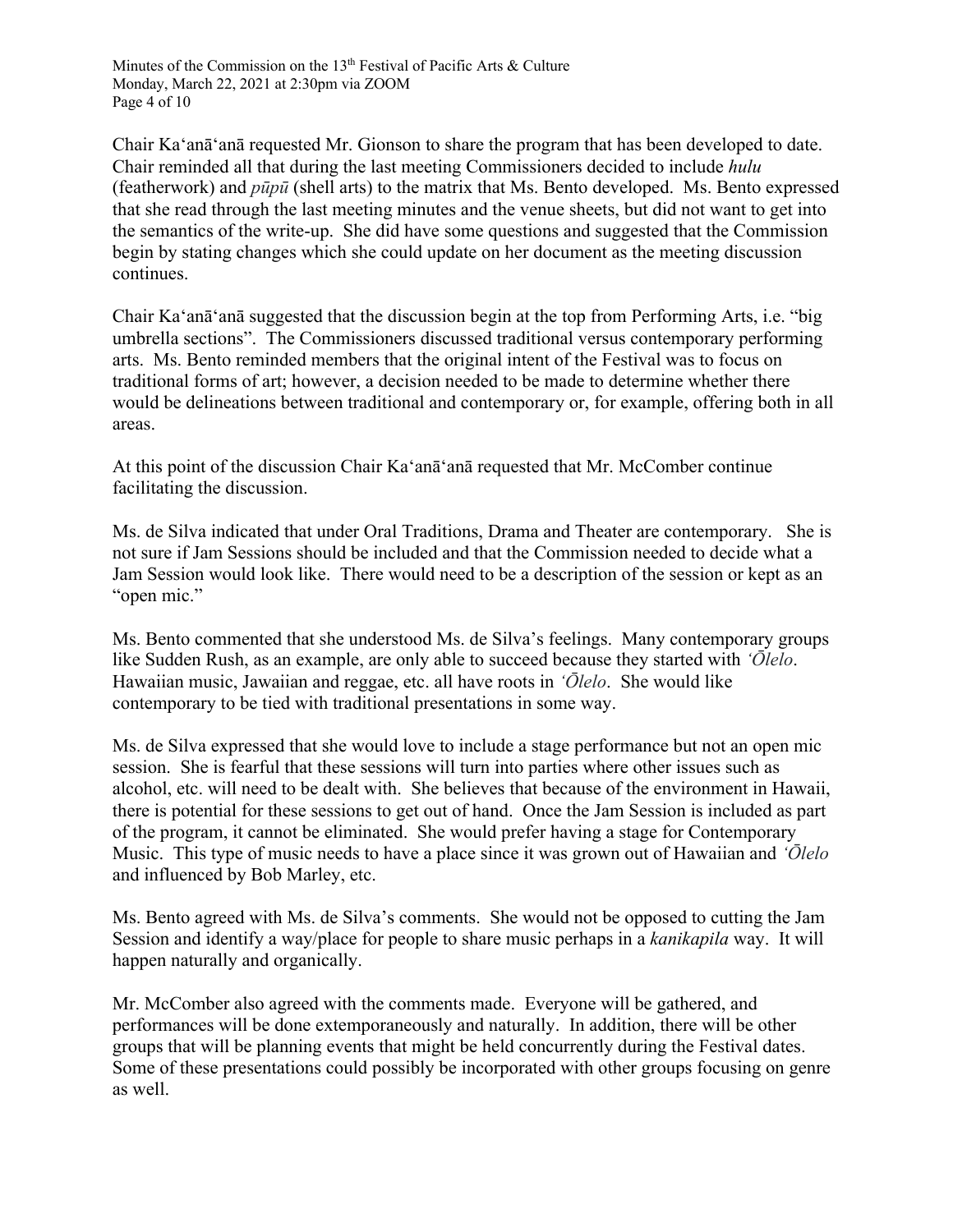Ms. Salā mentioned that she and her staff discussed art as social justice and resistance as a missing category. They believed that art was a place to practice social justice and not just within the performing arts.

Ms. de Silva acknowledged the above comments and felt that it will happen especially within the contemporary arts; however, the discussion underway is to consider overall highlighted categories. Within contemporary visual arts, social justice, theatre, drama, etc. will definitely be included and also will happen on its own. Ms. Salā agreed and asked whether the Commission would be leaving it up to the delegations to decide what is contemporary and what is traditional arts for their presentations. Ms. de Silva stated that the descriptions Hawai'i provides will allow the delegations to make those determinations.

The Commissioners discussed *hōʻikeike* (cultural sharing) versus choir. It was mentioned that people in the Pacific sing and not necessarily because they are in a choir. A question was made as to whether there would be a need or space for choirs. Ms. Bento used the example of a kapa haka group from Aotearoa who could possibly sing in a fashion show although that group is not considered a choir.

Ms. de Silva shared that she has some ideas and agreed with Ms. Bento. Choral singing has not been a part of the last five Festivals and felt it did not need to be in a separate category. Choral singing will be included in the ecumenical service. Because of COVID-19, the Commission should assist countries in bringing the most important people to participate in the Festival without challenging them to bring large numbers of individuals based upon the categories.

Ms. de Silva offered comments that Hawai'i is different because we do not sing in the same way as a choir unless it is in church, however, other countries do. There could still be opportunities for them to sing but creating a new category is not necessary. The Commission could decide that it be included in the contemporary music category and allow choral singing to be presented there. We will not be asking countries to bring a choir to the Festival. One suggestion was to allow every country to be able to sing during the ecumenical service. Choral groups from Hawaiʻi could be a part of it without putting it into categories like we are with the delegations.

Ms. Bento does not mind if choirs are eliminated. There are Samoan, Tongan and other Pacific Islanders living in Hawai'i who need to be reached out to. They do not need to be in the delegation count for housing and transportation; however, they could be included in other ways so as not to leave these local groups out.

Ms. de Silva stated that a good way for the Hawai'i groups to be involved is to allow them time on stage. However, careful consideration needs to be made to give country delegations the honor of representing their countries. In that sense, perhaps we could allow only country delegations to perform on the main stage. We would not want to put Pacific Islanders who live here against those who will be part of official delegations from their respective countries.

Ms. Bento suggested that instead of cutting choral singing or any other categories during today's meeting, the subcommittee should meet and discuss these details and present recommendations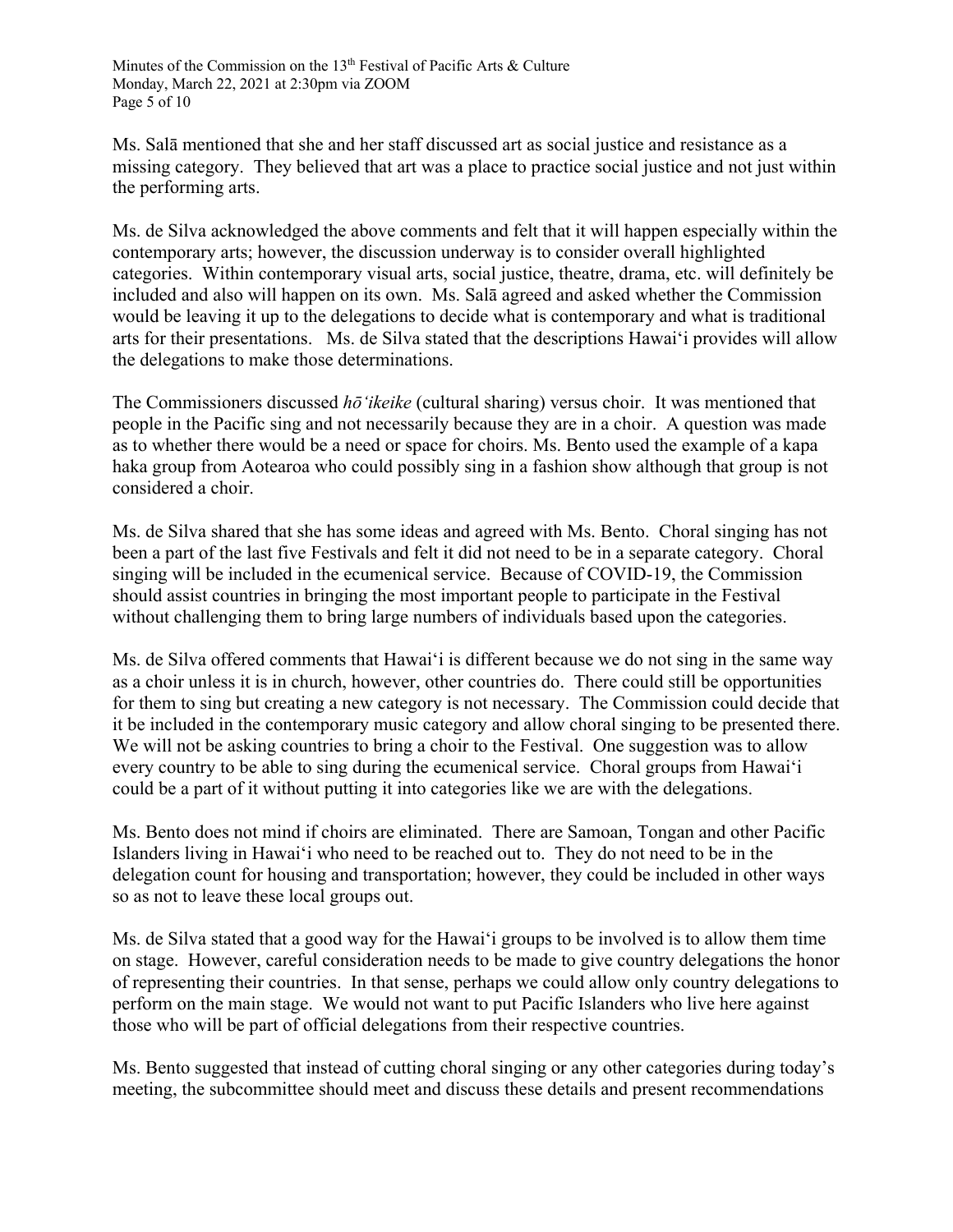Minutes of the Commission on the 13<sup>th</sup> Festival of Pacific Arts & Culture Monday, March 22, 2021 at 2:30pm via ZOOM Page 6 of 10 to the Commission for official voting. Although there is time to go through that process, the Chair expressed that his original goal was to finalize the program today.

Mr. McComber noted that originally, choirs were added for a choral festival at Kawaiahaʻo Church. However, he agreed that to remove it from discussion for now in an effort to move forward is understandable.

Ms. de Silva indicated that choral singing should be removed from the main matrix and that the subcommittee can determine which category it could fit into. Ms. Bento feels that choral singing is ingrained in cultural aspects whether it is considered traditional or not. She agreed that it can be further discussed in order to be inclusive in allowing groups to sing in that way. Ms. de Silva suggested placing choral singing into *hōʻikeʻike* where delegations can perform; however, it would not be necessary to create a separate category. Ms. Bento agreed. She also expressed that she would like to create a space to invite groups to perform in a subcategory.

Ms. de Silva stated that she does not want social justice resistance in a category. She does not believe this Festival is where it is to be featured. If it emerges, that is fine; however, we do not need to invite this as a category of the Festival. Ms. Bento suggested that it be included in a panel discussion or symposium, etc. and that it does not need to be called out. Someone should make a list of these side conversations that we would like to include for appropriate follow-up.

Mr. McComber commented that regarding dance, some groups will say that it is both contemporary and traditional. Ms. de Silva shared that there is *hula kahiko (ancient hula)*, contemporary *kahiko* and more contemporary hula which would be ʻ*auana (modern hula)*. She further stated that we would want groups to perform their pre-1900's *mele* (songs) under traditional and post 1900's *mele* as contemporary expression. Hula from pre-contact from the 1800's would be considered traditional hula. Mr. McComber asked whether those details should be included in the description and Ms. de Silva replied that it would be good to include in order for countries to determine where their dance methods fit in.

Chair Ka'anā'anā thanked Mr. McComber for temporarily facilitating the discussion. Chair commented that we would not want to give delegations a Merrie Monarch book of rules but need to be as descriptive as possible in order for delegations to have an understanding about categories. It would not be practical to set timelines and dates because it will be interpreted differently by the delegations. Ms. de Silva agreed. There needs to be more explanation included in the contemporary description because of more western influences. Ms. de Silva recalled that during the past five Festivals, definitions used were traditional and contemporary. She mentioned that in American Samoa, the Hawai'i dancers went on stage to dance *hula kahiko*; however, the group before them performed Bob Marley. Because it was not within the same category, Hawai'i did not participate. We need to prevent this type of situation from happening during the Hawai'i FestPAC.

Chair Ka'anā'anā stressed that the Commission continue with these discussions and emphasized that constant communication with heads of delegation must be made. There should be frequent meetings held ahead of the Festival. He appreciates the discussion and comments being made at this meeting.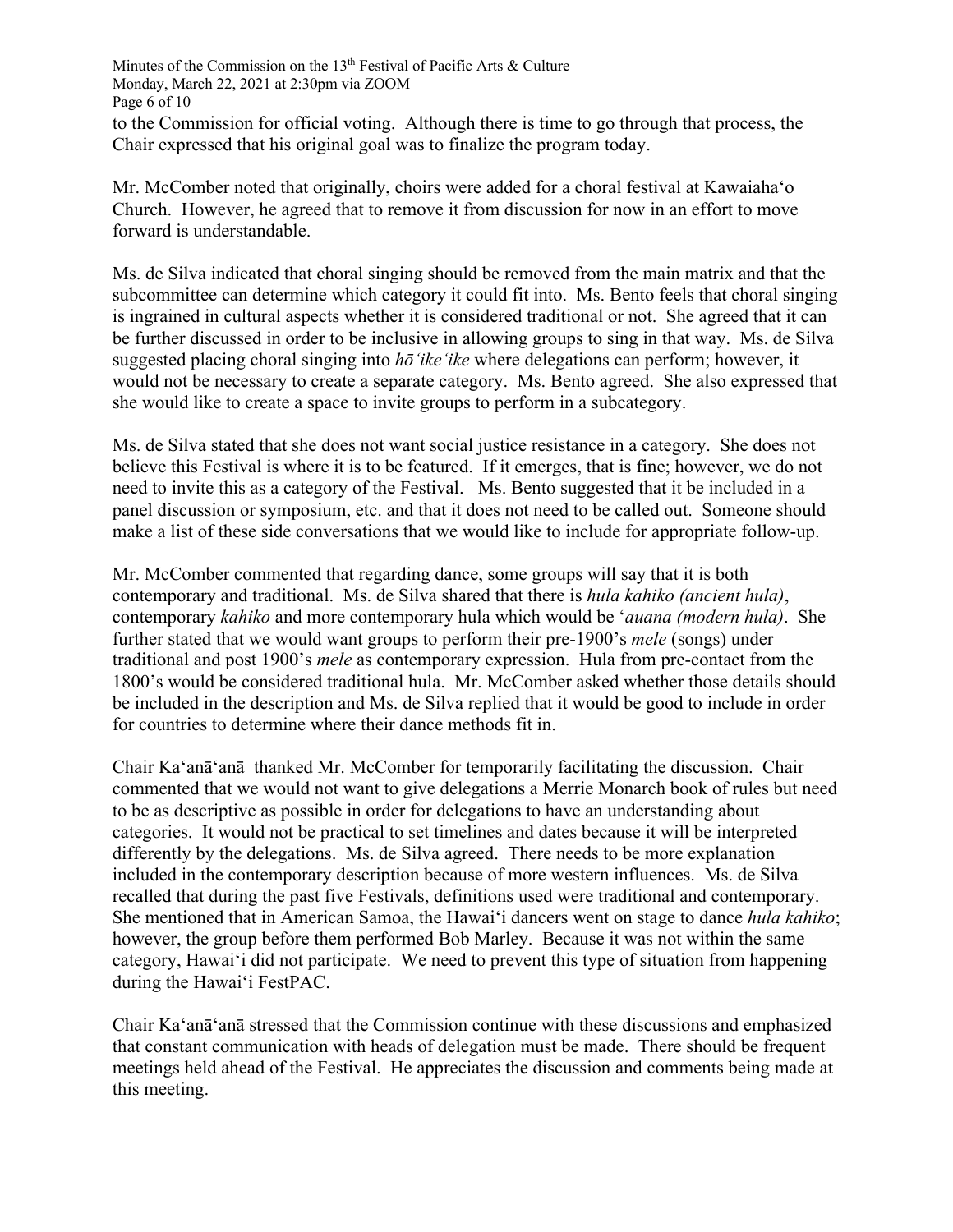Minutes of the Commission on the 13<sup>th</sup> Festival of Pacific Arts & Culture Monday, March 22, 2021 at 2:30pm via ZOOM Page 7 of 10

No suggested changes for Media Arts, Mixed Media, Published and Academic Works, Film, Photography, Visual Arts.

For Living Arts, Carving, *Kapa (bark cloth making), Hulu, Pūpū* (Ms. Bento indicated that she would work on definitions), Tattooing and body ornamentation, Weaving, and Voyaging, no other comments were made.

Regarding Food Traditions, Chair Ka'anā'anā stated that the subcommittees can get into more detailed descriptions. For the Commission's purposes, he wanted to give it a structure/umbrella for this discussion.

Food Security and Food Sovereignty. Chair suggested including this as a seminar. These will be subsections of Food Traditions.

Ms. Bento expressed that she appreciates ceremonial things and would be interested in seeing how this could be incorporated. Ms. de Silva asked if it is in the preparation and whether it would be considered okay without a ceremony – looking at food source such as *lāʻau lapaʻau (medicine and healing)* as an example.

For Healing Arts, Wellness, *Hoʻoponopono* (conflict resolution), Lāʻau lapaʻau, Lomi (massage), no other comments were made.

Mr. Aki commented that Lua (hand to hand combat) is a traditional art and suggested that it be given a bigger category.

For*ʻOhana* (family relationships), *ʻŌpio* (children/juvenille), *Makua* (parental), *Kūpuna* (elders), *Māhū* (LGBTIQA+), no other comments were mentioned.

Opening – Ms. de Silva asked about a *waʻa* (canoe) ceremony. Ms. Bento commented that as stated previously, the Hōkūleʻa and Hikianalia voyaging canoes will likely be on a voyage through 2025. She mentioned that it would be the  $50<sup>th</sup>$  anniversary of Hōkūle<sup>*'a*</sup> launching out of Maui. It was previously mentioned that we have an opportunity to engage ʻ*ohana waʻa* (former and present voyagers) to be a part of the *waʻa* arrival ceremony.

Ms. de Silva commented that for *waʻa* ceremonies at most Festivals, it would be a six-man *waʻa* and not the double haul or voyaging canoes. It would be the Outrigger type of canoe that arrived with heads of delegation or heads of state. It represented the official arrival of delegations. We could use canoe clubs – it could be 20, 200, etc. or smaller voyaging canoes. It would be important to consider the financial aspects and feel of the event during decision-making. Chair Ka'anā'anā stated that he feels that a *waʻa* ceremony should be held.

Closing – No comments made.

Fashion/Wearable Arts Show (Ms. de Silva indicated that this event were usually part of visual arts in past Festivals.)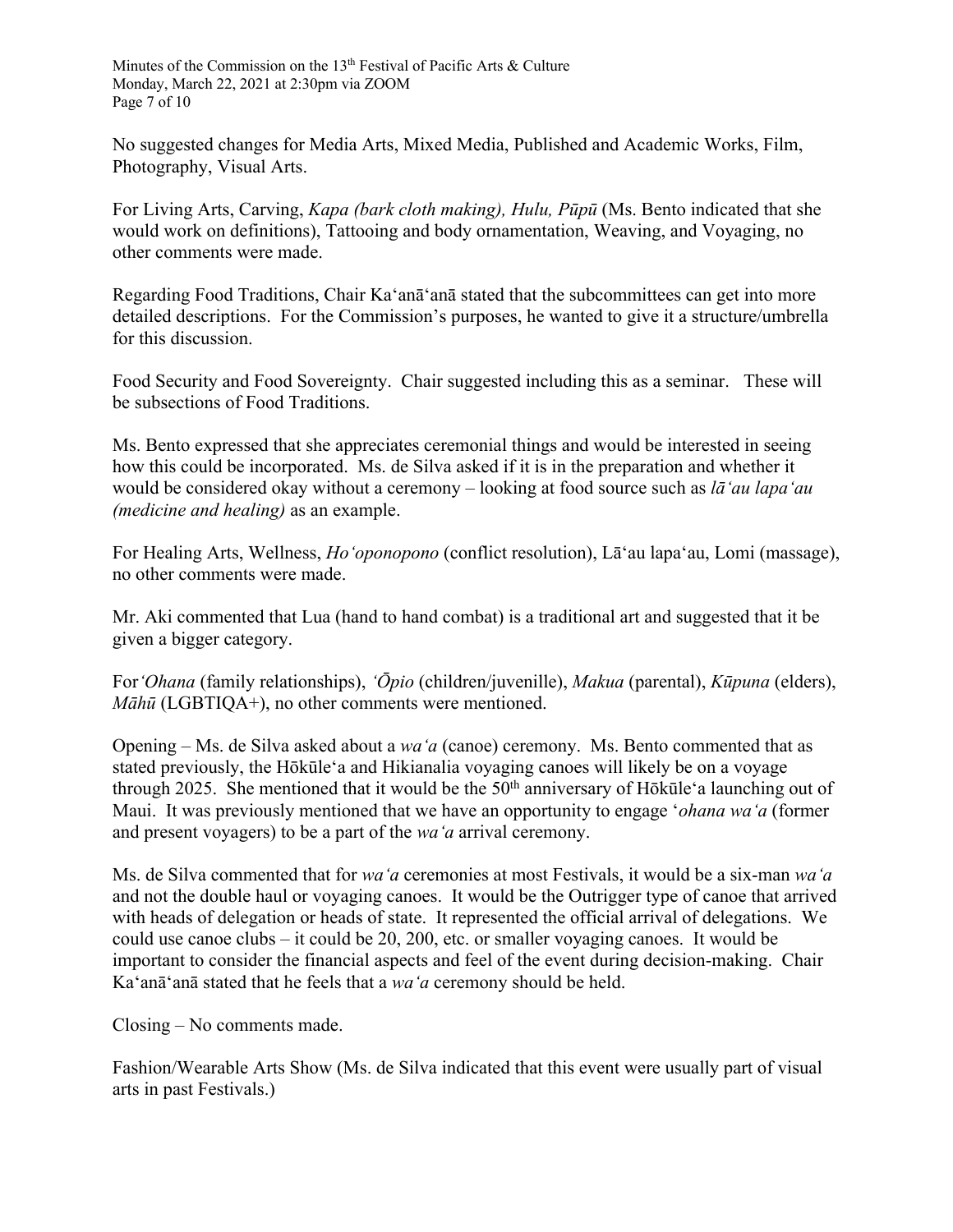Minutes of the Commission on the 13<sup>th</sup> Festival of Pacific Arts & Culture Monday, March 22, 2021 at 2:30pm via ZOOM Page 8 of 10

Chair Ka'anā'anā expressed that he would like to extend trust to Commissioners and practitioners. He suggested that members adopt the matrix so that we can move forward in identifying subcommittees.

A motion to approve was made by Mr. McComber and seconded by Ms. Bento.

A roll call vote was requested with the following Commissioners approving the motion to adopt the Program Matrix: Chair Ka'anā'anā, Ms. de Silva, Ms. Bento, Rep. Onishi, Ms. Lum, Mr. McComber. With one *kānalua* (abstained) as Ms. Salā was temporarily off-screen and unavailable to verbally state her vote.

Motion was approved by a majority of the commissioners.

Chair assured Commissioners that the dialogue will continue and that he was excited about building out subcommittees. Commissioners will have more opportunity to comment further as subcommittees meet and decide on descriptions and other program details.

#### **WORKING SESSION TO FINALIZE FESTIVAL VENUE TEMPLATE**

The Venue Template was shared with Commissioners. Chair Ka'anā'anā noted that he made some edits that were incorporated and distributed to Commissioners prior to the meeting. For example, he used "ADA Compliant" which is a standard term used if the Commission considers seeking federal funding support.

Chair Ka'anā'anā asked staff to distribute the template to Commissioners. He commented that venues will be asked to complete the form which will assist the Commission in decision-making.

#### **WORKING SESSION TO FINALIZE THE KULEANA (COMMISSIONERS' RESPONSIBILITIES) MATRIX**

Chair Ka'anā'anā asked if any updates were needed. Ms. de Silva requested that the matrix be distributed to Commissioners.

### **DISCUSSION OF SPONSORSHIP STRATEGY**

Related to fundraising for the Festival, Chair Ka'anā'anā would like the Commission to develop a recommendation for the process. It was previously difficult to formalize, however, since there is time to engage in this process, he suggested that a RFP be issued for sponsorship development services. The idea would be to solicit an individual to seek donations on the Commission's behalf, including writing grant proposals.

Chair Ka'anā'anā requested feedback from Commissioners. Mr. McComber commented that it would be worth issuing an RFP for this purpose where the vendor selected would obtain a percentage of the donations secured. He also mentioned that the Chambers of Commerce in each county should be contacted so that business organizations within the community will be prepared for the Festival in order to create a nice experience for visitors/attendees. Chair explained that there are currently no funds available, so this is a way to secure funds by authorizing the vendor to accept a percentage of donations secured.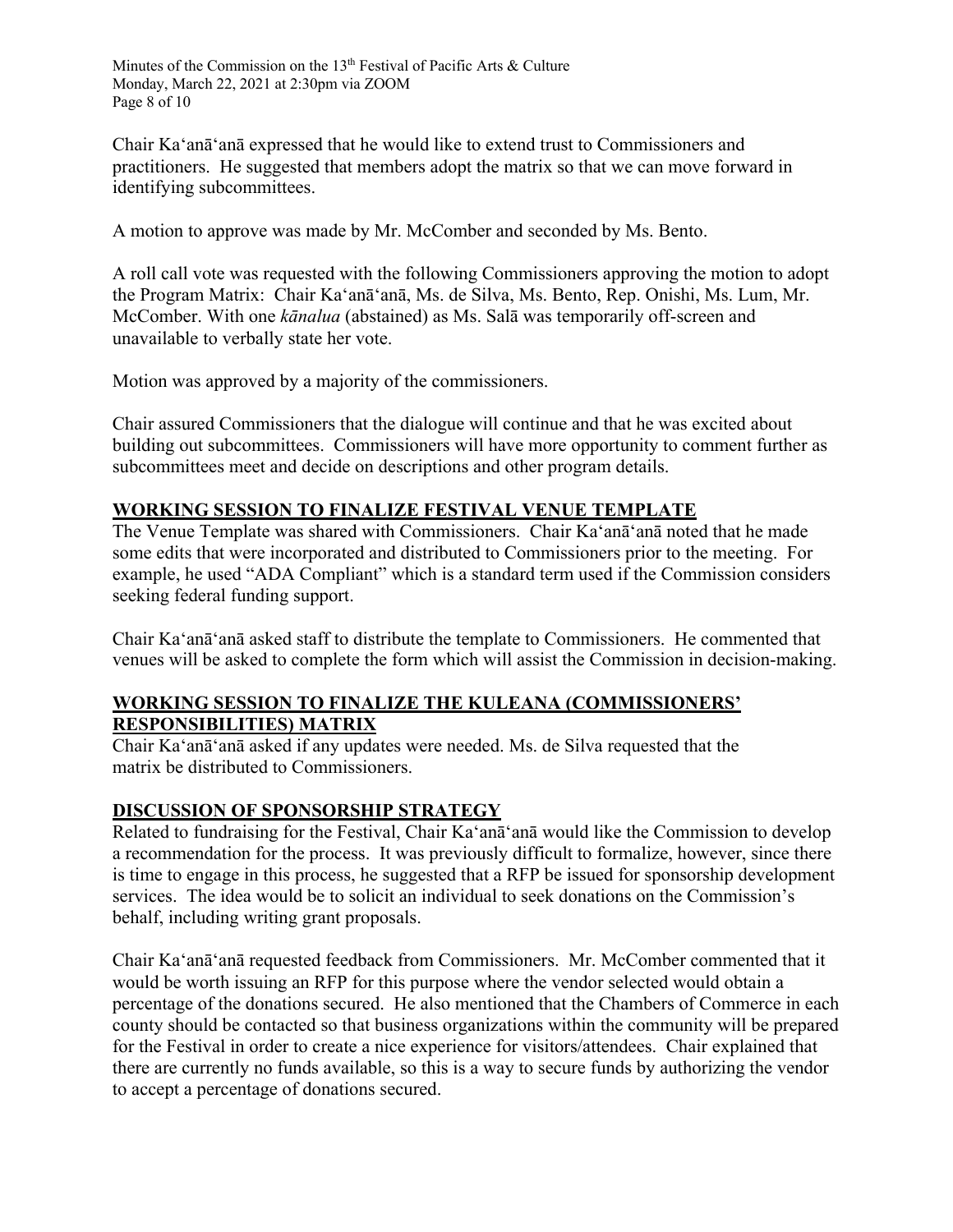Minutes of the Commission on the 13<sup>th</sup> Festival of Pacific Arts & Culture Monday, March 22, 2021 at 2:30pm via ZOOM Page 9 of 10

Rep. Onishi expressed his concerns. When raising funds, there needs to be transparency in informing donors that a percentage of funds would be given as fees to the individual/business soliciting funds for FestPAC. Some donors may feel uncomfortable with this process. It was suggested that it could be a fixed fee and part of the overall budget.

Chair Ka'anā'anā stated that because of those considerations, this discussion is important. The Commission is limited, at the moment, because there are no funds allocated to the Festival. He is open to considering many creative options to address this need.

Mr. McComber offered to provide some assistance with writing. Rep. Onishi suggested that the Commission consider partnering with the Hawaii Community Foundation and utilize their resources, expertise and willingness to consider donating to this cause.

Chair Ka'anā'anā suggested that the Commission create a portfolio including grant opportunities, assignments, and a process to track these efforts. Rep. Onishi expressed that the Commission needs to be clear in what it is asking this individual/business to do and what expectations are including how the individual would be compensated.

Chair Ka'anā'anā suggested that rather than issuing a RFP, the Commission could consider issuing a RFI. With this option, the Commission would request for informational proposals which would be evaluated by Commissioners. The RFI would be a good process in that it would educate the Commission about the fundraising process. Following the RFI, the Commission could then issue a RFQ and award the contract to a business. The process of a RFP is not feasible since there are no funds available at the moment.

Chair Ka'anā'anā indicated that he will have a discussion with DBEDT to determine how a RFI could be developed and will report back to the Commission.

## **DISCUSSION OF INTER-GOVERNMENTAL SUPPORT FOR THE FESTIVAL PLANNING AND IMPLEMENTATION**

Regarding inter-governmental support Chair Ka'anā'anā reminded the Commission that in other countries, the Festival is a national effort. This Hawaiʻi Festival, thus far, has become the responsibility of the Commission as being the one that is shouldering the planning and implementation of the Festival. Chair asked whether the Commission could seek assistance from other departments such as the Office of Hawaiian Affairs (OHA) and the Office of Enterprise Technology Services (ETS) to assist with the project. ETS could assist on technical matters such as by developing a platform to collect information digitally, create digital forms for the heads of delegation to use and consider developing an intranet site. He believes that the Festival is a great opportunity to engage people with culture and the role of government.

Mr. McComber suggested that in addition to State departments, the Commission should also consider involving the UH system. UH could assist as an ambassador and develop volunteer programs, etc. There are some universities such as HPU that offer degrees in event planning. It was also mentioned that leveraging personnel from county Mayors' offices would be helpful, too.